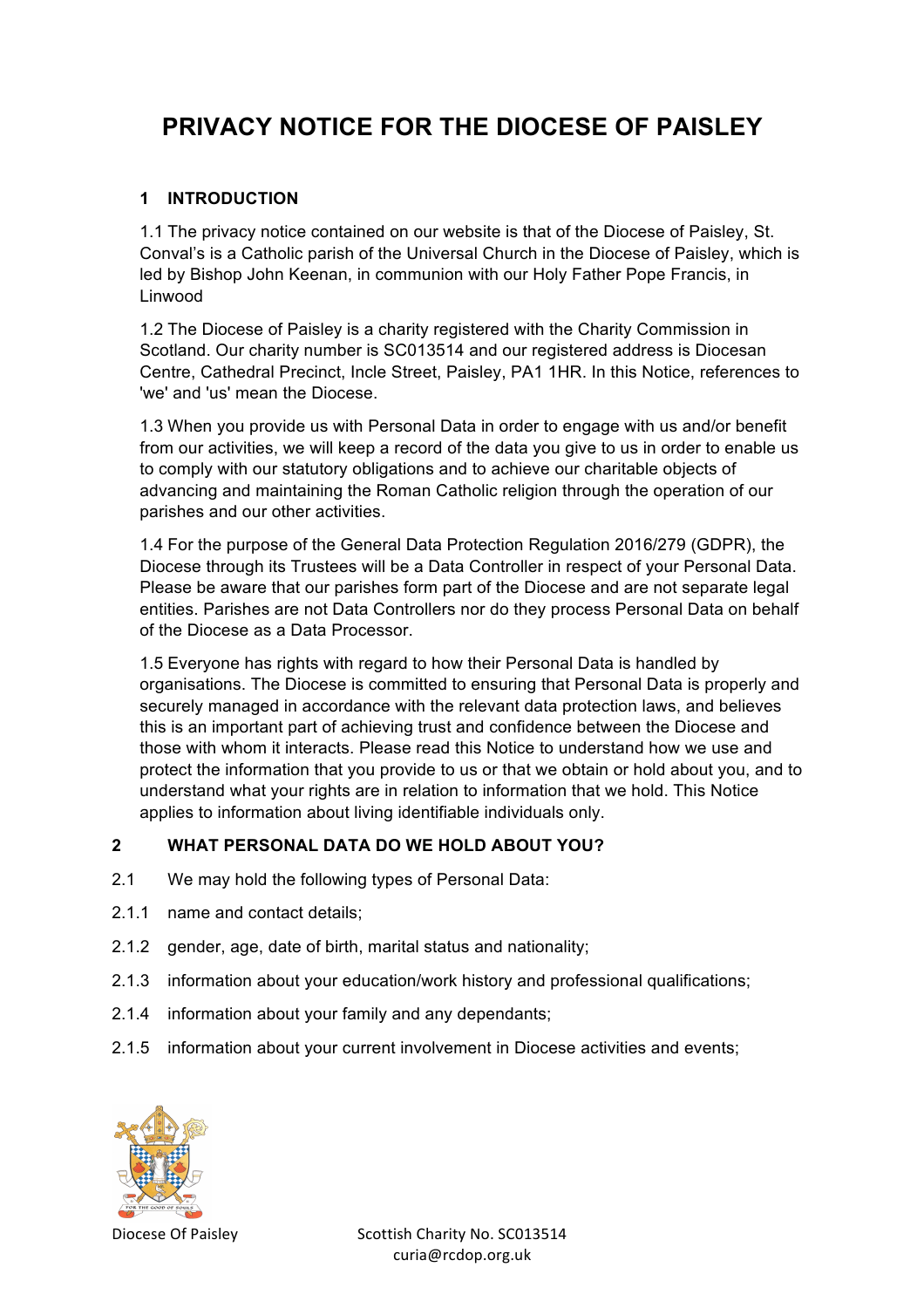2.1.6 financial information (e.g. bank details) and details of any donations you have made to us in the past;

2.1.7 information obtained as a result of any background checks on volunteers;

2.1.8 CCTV recordings and photographs;

2.1.9 information we collect through your use of our website(s) such as IP addresses and other information collected using cookies];

2.1.10 any other information which you choose to provide to us or that we are provided by others.

2.2 We may also hold Special Categories of Personal Data e.g. information about your religious beliefs, information about your health and wellbeing, information revealing racial or ethnic origins, information concerning your sexual orientation or in the case of background checks, information about criminal records or proceedings.

2.3 We may also receive Personal Data about you from third parties, for example, your family members, other parishioners, other dioceses, medical professionals, the police and other law enforcement bodies.

# **3 HOW AND WHY DO WE PROCESS YOUR PERSONAL DATA?**

3.1 The Personal Data which we hold about you, whether it is collected directly from you or whether we receive it from a third party, may be Processed in a number of ways, for example:

3.1.1 to communicate with you in relation to news about or activities and events taking place in the Diocese or in any Diocesan parish, including seeking feedback and informing you of any changes to our activities;

3.1.2 to improve our activities and the way we communicate with you including our website or the website of any parish;

3.1.3 to carry out our activities, from weddings and funerals to general pastoral and spiritual care;

3.1.4 to process donations that you may make to us or other payments where, for example, you hire facilities belonging to the Diocese;

3.1.5 to administer, support, improve and develop the administration of the Diocese's work and operations and to keep the Diocese's or any parish's accounts and records up-to-date;

3.1.6 to process applications from you, including grant applications and applications for a role within the Diocese;

3.1.7 to identify potential additional sources of fundraising such as identifying those eligible to make Gift Aid nominations;

3.1.8 for audit and statistical purposes e.g. conducting cencus

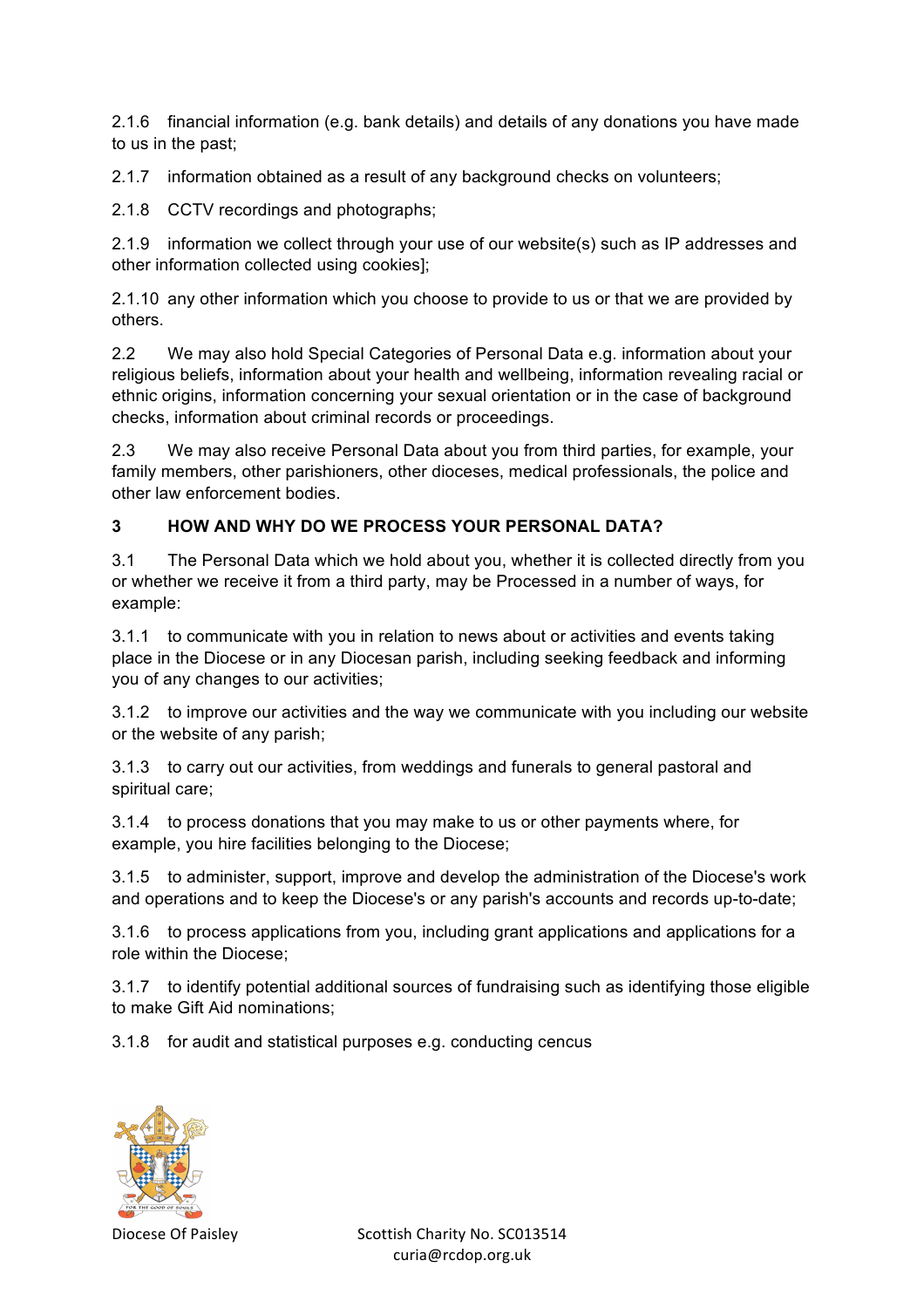3.1.9 to ensure we comply with our legal obligations e.g. by providing information to the Charity Commission or HMRC or carrying out safeguarding activities;

3.1.10 in the case of CCTV recordings, to prevent or detect crime, and to help create a safer environment for our staff, parishioners and visitors; and

3.2 Any information gathered through cookies and similar technologies via the Diocesan website or the website of any parish, is used to measure and analyse information on visits to the website, to tailor the website to make it better for visitors and to improve technical performance. We will not use the data to identify you personally or to make any decisions about you.

#### **4 ON WHAT GROUNDS DO WE PROCESS YOUR PERSONAL DATA?**

4.1 We must have a lawful basis for Processing your information; this will vary according to the circumstances of how and why we have your information but typical examples include:

4.1.1 the activities are within our legitimate interests in advancing and maintaining the Roman Catholic religion, in providing information about the activities of the Diocese or any Diocesan parish, and to raise charitable funds e.g. where we use baptism data to follow up with families for first communion;

4.1.2 you have given consent (which can be withdrawn at any time by sending an email to gdpr@rcdop.org.uk) for us to process your information e.g. Posting photographs of an individual on the diocesan website;

4.1.3 we are carrying out necessary steps in relation to a contract to which you are party or prior to you entering into a contract e.g. where you enter into a hire agreement for one of our facilities;

4.1.4 the Processing is necessary for compliance with a legal obligation e.g. where we pass on information to a local authority for safeguarding or other reasons;

4.1.5 the Processing is necessary for carrying out a task in the public interest e.g. updating and maintaining the register of marriages; or

4.1.6 to protect your vital interests (e.g. if you were unfortunate enough to fall ill or suffer an injury on our premises, then we may pass on information to the NHS for treatment purposes and to family members).

4.2 If we Process any Special Categories of Personal Data we must have a further lawful basis for the processing. This may include:

4.2.1 where you have given us your explicit consent to do so (e.g. to cater for your medical or dietary needs at an event);

4.2.2 where the Processing is necessary to protect your vital interests or someone else's vital interests (e.g. passing on information to the Police);

4.2.3 where the Processing is carried out in the course of our legitimate interests as a Roman Catholic diocese working with and supporting our current and former parishioners

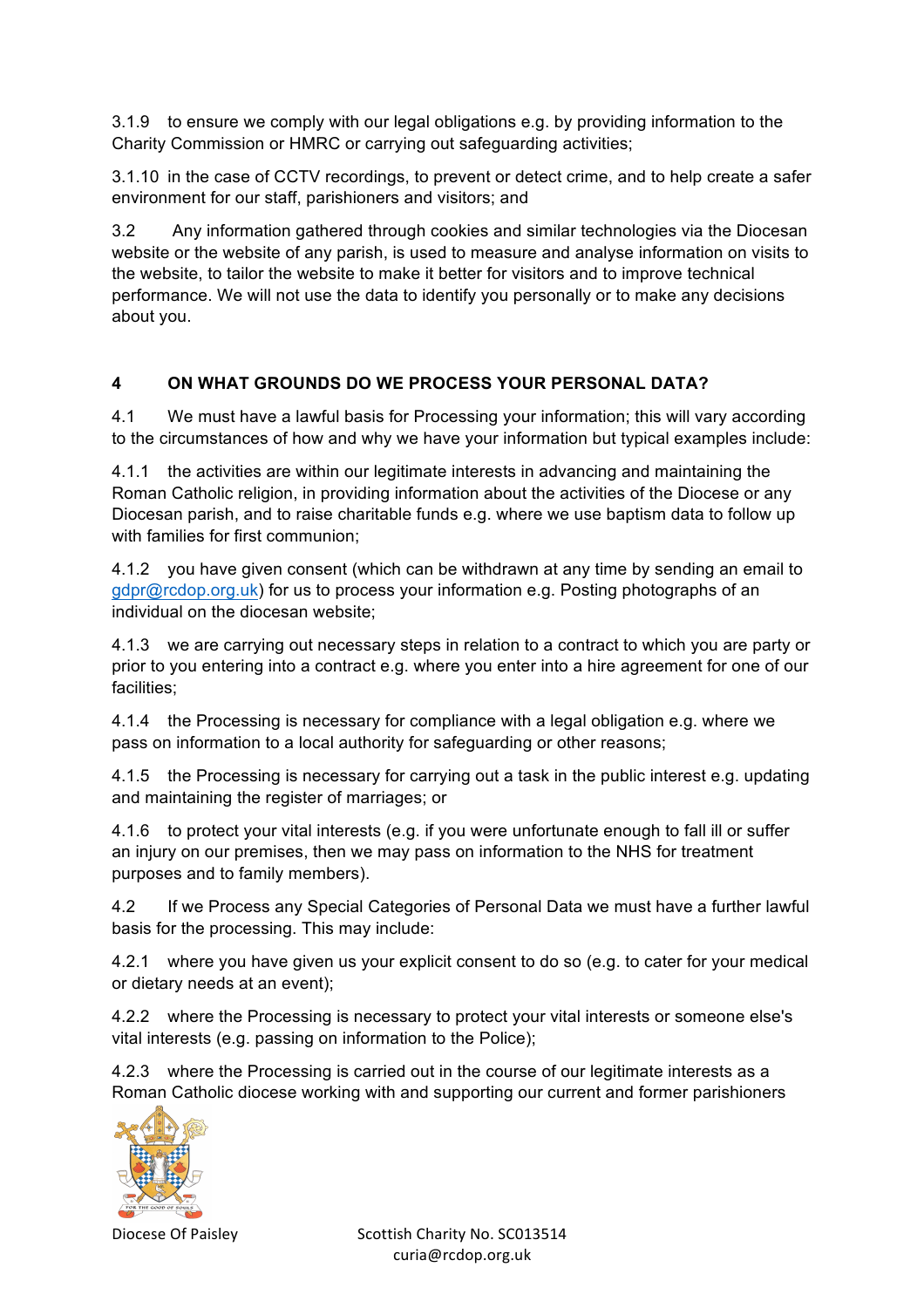and the information is not shared outside the Diocese other than with your consent (e.g. carrying out parish censuses);

4.2.4 you have made the information public e.g. where the subject has shared their own data through a social network forum;

4.2.5 where the Processing is necessary for the establishment, exercise or defence of legal claims;

4.2.6 where the Processing is necessary for carrying out the Diocese's employment and social security obligations; or

4.2.7 the processing being necessary for reasons of substantial public interest (e.g. where steps are taken to prevent fraud or other dishonest activity);

provided that the legal basis is proportionate to the aim pursued and provides for suitable and specific measures to safeguard your rights, or as part of our legitimate interests as a Roman Catholic diocese and charitable institution.

4.3 If we Process any Personal Data comprising criminal convictions or offences we must also have a further lawful basis for the processing. This may include:

4.3.1 where the Diocese is exercising obligations or rights which are imposed or conferred by law on us or you in connection with employment, social security or social protection and the Diocese has an appropriate policy document in place (e.g. to undertake appropriate checks on individuals prior to taking up a role);

4.3.2 where it is necessary for the prevention or detection of an unlawful act (e.g. passing on information to the Police or other investigatory body);

4.3.3 where the Diocese is complying with or assisting others to comply with regulatory requirements relating to unlawful acts or dishonesty (e.g. passing on information to the Police or other investigatory body);

4.3.4 where it is carried out in the course of safeguarding children or other individuals at risk e.g. making a safeguarding disclosure;

4.3.5 where an individual has given their consent to the processing;

4.3.6 where the Diocese is establishing, exercising or defending legal claims (e.g. providing information to our insurers or lawyers in connection with legal proceedings);

4.3.7 where it is necessary to protect the vital interests of an individual (e.g. passing on information to the Police); or

4.3.8 where it is carried out in the course of the Diocese's legitimate activities as a not-forprofit body with religious aims (e.g. carrying out pastoral activities).

# **5 WHO WILL WE SHARE YOUR INFORMATION WITH?**

5.1 We will only use your Personal Data within the Diocese for the purposes for which it was obtained, unless you have explicitly agreed that we may share your Personal Data with another organisation or unless we are otherwise permitted or required to under the Data

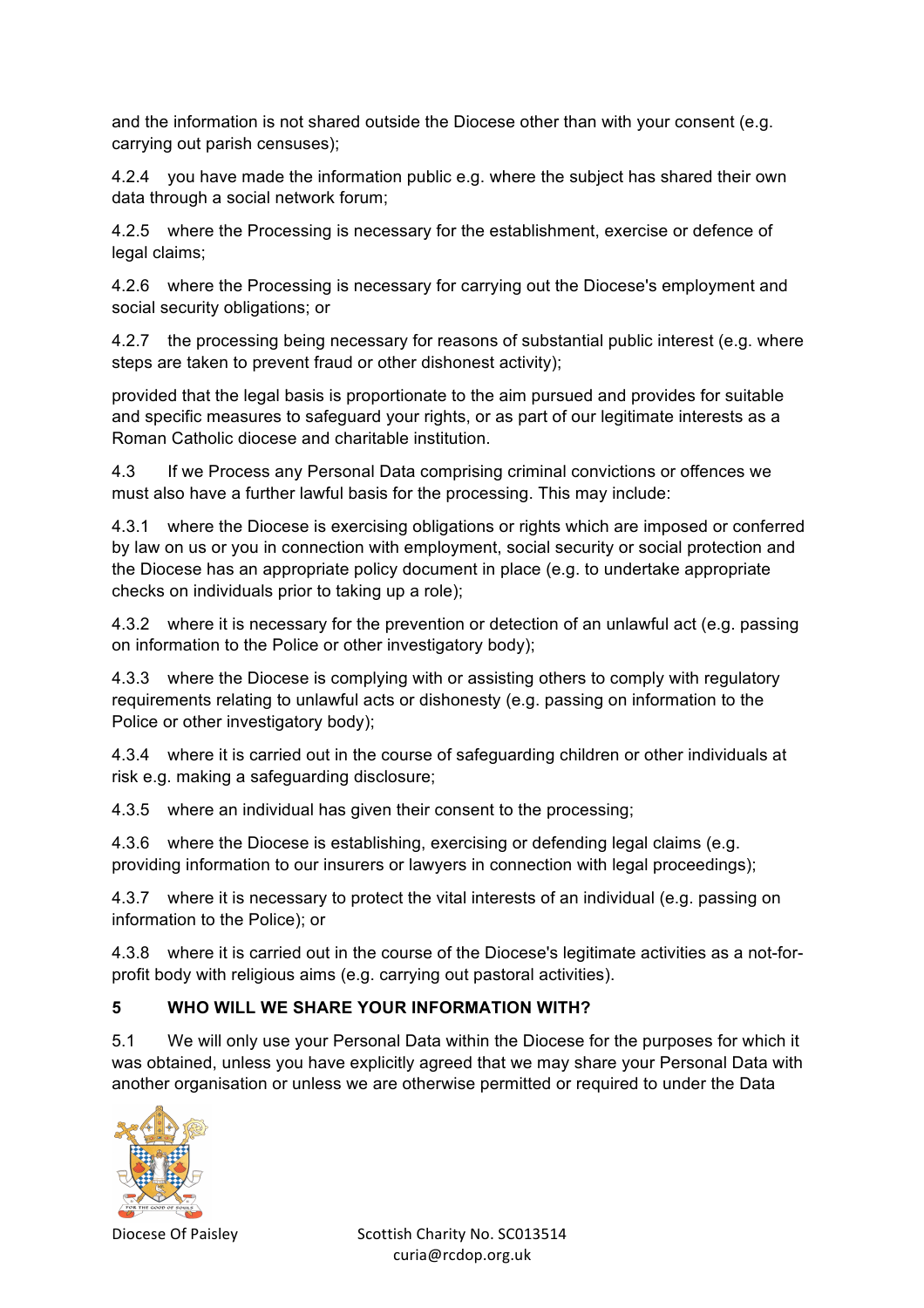Protection Rules or order of a Court or other competent regulatory body or as set out in this Notice.

5.2 We may share your information with other members of the Church seeking relief and any ecclesiastical body enjoying canonical jurisdiction or powers of governance as detailed in the Code of Canon law or the Apostolic Constitution Pastor Bonus.

5.3 We may share your information with government bodies for tax purposes or law enforcement agencies for the prevention and detection of crime.

5.4 Sometimes the Diocese contracts with third parties whom we ask to Process Personal Data on our behalf (e.g. IT consultants, distributors of parish newsletters and directories). We require these third parties to comply strictly with our instructions and with the GDPR.

5.5 We also may be required to share your Personal Data so that the Diocese can benefit from Gift Aid nominations you have made e.g. with HMRC.

5.6 We have in place administrative, technical and physical measures designed to guard against and minimise the risk of loss, misuse or unauthorised processing or disclosure of the Personal Data that we hold.

5.7 In the course of Processing your Personal Data, or disclosing it to the recipients referred to above, we may transfer it to countries which are outside the European Economic Area (EEA), some of which may not have laws which provide the same level of protection to your Personal Data as laws inside the EEA. In such cases we will take steps to ensure that the transfers comply with the GDPR and that your Personal Data is appropriately protected. We do so by taking the following measures:

5.7.1 putting in place a contract with the recipient that means they must protect the personal information to the same standards as is required in the EEA;

5.7.2 transferring it to a non-EEA country with privacy laws that give the same protection as the EEA;

5.7.3 transferring it to organisations that are part of Privacy Shield (or any successor or replacement scheme). This is a framework that sets privacy standards for data sent between the US and EU countries to ensure that those standards are similar to what are used within the EEA;

5.7.4 transferring it to organisations or countries that have other approved certification schemes or codes in place; or

5.7.5 relying on another appropriate ground under applicable data protection laws.

# **6 HOW LONG WILL WE KEEP YOUR INFORMATION FOR?**

6.1 Your information will be kept in accordance with our Retention & Disposal of Records Policy, copies of which are available from the Diocesan Office. In any event, we will endeavour to only keep Personal Data for as long as is necessary and to delete it when it is no longer so.

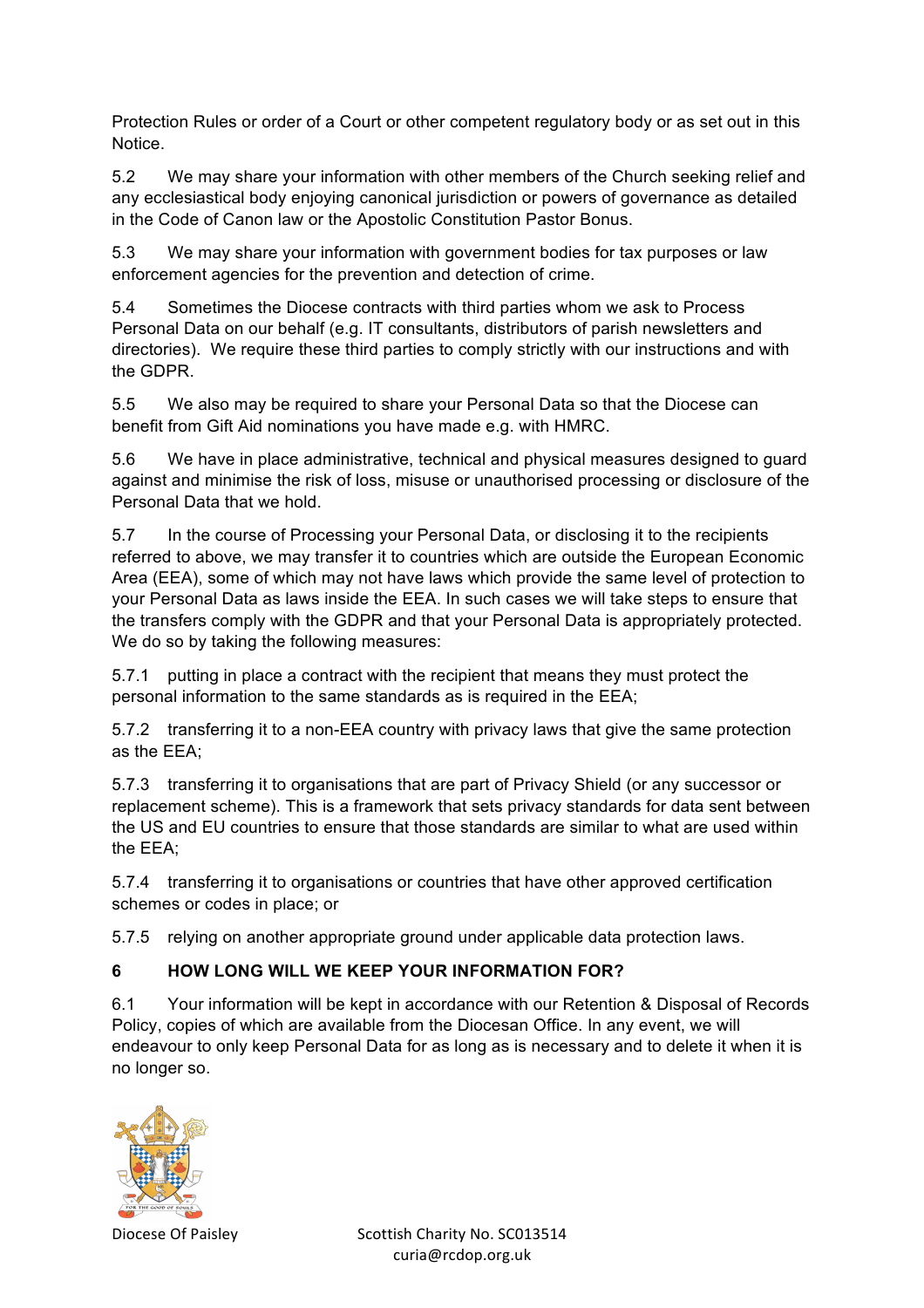#### **7 YOUR RIGHTS**

7.1 You have rights in respect of the Personal Data you provide to us. In particular:

7.1.1 the right to request a copy of some or all of the Personal Data that we hold about you (including, in some cases, in a commonly used, machine readable, format so that it can be transferred to other Data Controllers) . We do not make a charge for this service;

7.1.2 if we Process your Personal Data on the basis that we have your consent, the right to withdraw that consent;

7.1.3 the right to ask that any inaccuracies in your Personal Data are corrected;

7.1.4 the right to have us restrict the Processing of all or part of your Personal Data;

7.1.5 the right to ask that we delete your Personal Data where there is no compelling reason for us to continue to Process it;

7.1.6 the right to object to us Processing your Personal Data for direct marketing purposes e.g. in relation to fundraising carried out by the Diocese; and

7.1.7 the right not to be subject to legal or other significant decisions being taken about you on the basis of an automated process (i.e. without human intervention).

7.2 Please note that the above rights may be limited in some situations – for example, where we can demonstrate that we have a legal requirement to Process your Personal Data. Also, we may need you to provide us with proof of identity for verification and data security purposes before you can exercise your rights.

7.3 Rights may only be exercised by the individual whose information is being held by the Diocese or with that individual's express permission. Children from around 13 years upwards are entitled to make their own requests (where the Diocese is of the reasonable view that they have an appropriate understanding of the request they are making) and parents / guardian / family members do not have an automatic right to see information about their child or prevent their child from making a request to the Diocese.

# **8 CHANGES TO THIS NOTICE**

8.1 We may make changes to this Notice from time to time as our organisational practices and/or applicable laws change. We will not make any use of your personal information that is inconsistent with the original purpose(s) for which it was collected or obtained (if we intend to do so, we will notify you in advance wherever possible) or otherwise than is permitted by data protection laws.

#### **9 CONTACT DETAILS**

9.1 If you have any questions, require further information about how we protect your Personal Data, if you wish to exercise any of the above rights or if you would like to provide feedback or make a complaint about the use of your information, please contact the Diocesan GDPR Owner, Brian O'Hare, Cathedral Precinct, Incle Street, Paisley, PA1 1HR, GDPR@rcdop.org.uk.

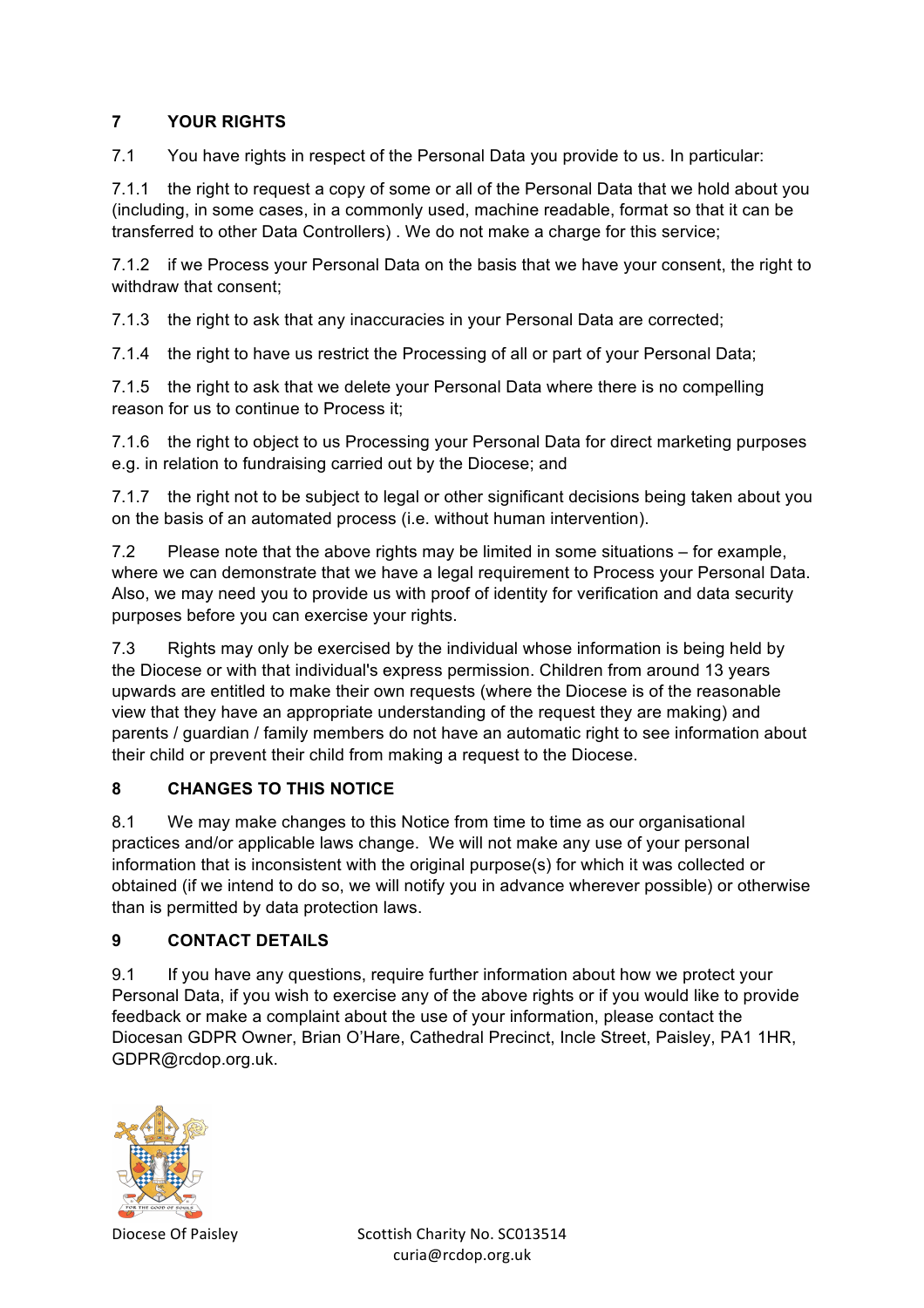9.2 We hope that we can satisfy any queries you may have about the way in which we Process your Personal Data. However, if you have unresolved concerns you also have the right to complain to the Information Commissioner ('ICO') (www.ico.org.uk).

#### **10 COOKIES**

10.1 Cookies, also known as browsers or tracking cookies, are small text files that are added to your computer when you visit a website. They help websites to perform certain functions e.g. to know who you are if you log into a restricted part of a website, for shopping carts, and for tracking purposes.

10.2 The Diocese may use the following cookies:

10.2.1 Google analytics. We may use Google analytics cookies on the website for tracking purposes. The cookies allow us to understand general traffic to our website for example number of visitors and length of time on site. This process does collect data, but in an anonymous form, to help us make improvements, develop the website and enhance the user experience.

10.2.2 Privacy preferences. We may use a tracking cookie, which is added to your computer, to remember your cookie preferences i.e. if you have allowed or disallowed them.

10.2.3 Register for events. We have the ability for you to register for events on the website. If you do so this information goes directly into our database. In order to register our database adds an essential cookie (reaction server) to your computer.

#### **11 MANAGE COOKIES**

11.1 If you would like to opt-in or opt-out of using cookies then you should be able to do so using your browser. You can review your cookie settings at any time.

11.2 Please note that you cannot opt-out of the deployment of cookies that are necessary for delivery of our website or services to visitors.

# **12 GLOSSARY**

"Data Controller" means a person, organisation or body that determines the purposes for which, and the manner in which, any Personal Data is processed. A Data Controller is responsible for complying with data protection laws including the GDPR and establishing practices and policies in line with them.

"Data Processor" means any person, organisation or body that Processes personal data on behalf of and on the instruction of the Diocese. Data Processors have a duty to protect the information they process by following data protection laws.

"Data Subject" means a living individual about whom the Diocese processes Personal Data and who can be identified from the Personal Data. A Data Subject need not be a UK national or resident. All Data Subjects have legal rights in relation to their Personal Data and the information that the Diocese holds about them.